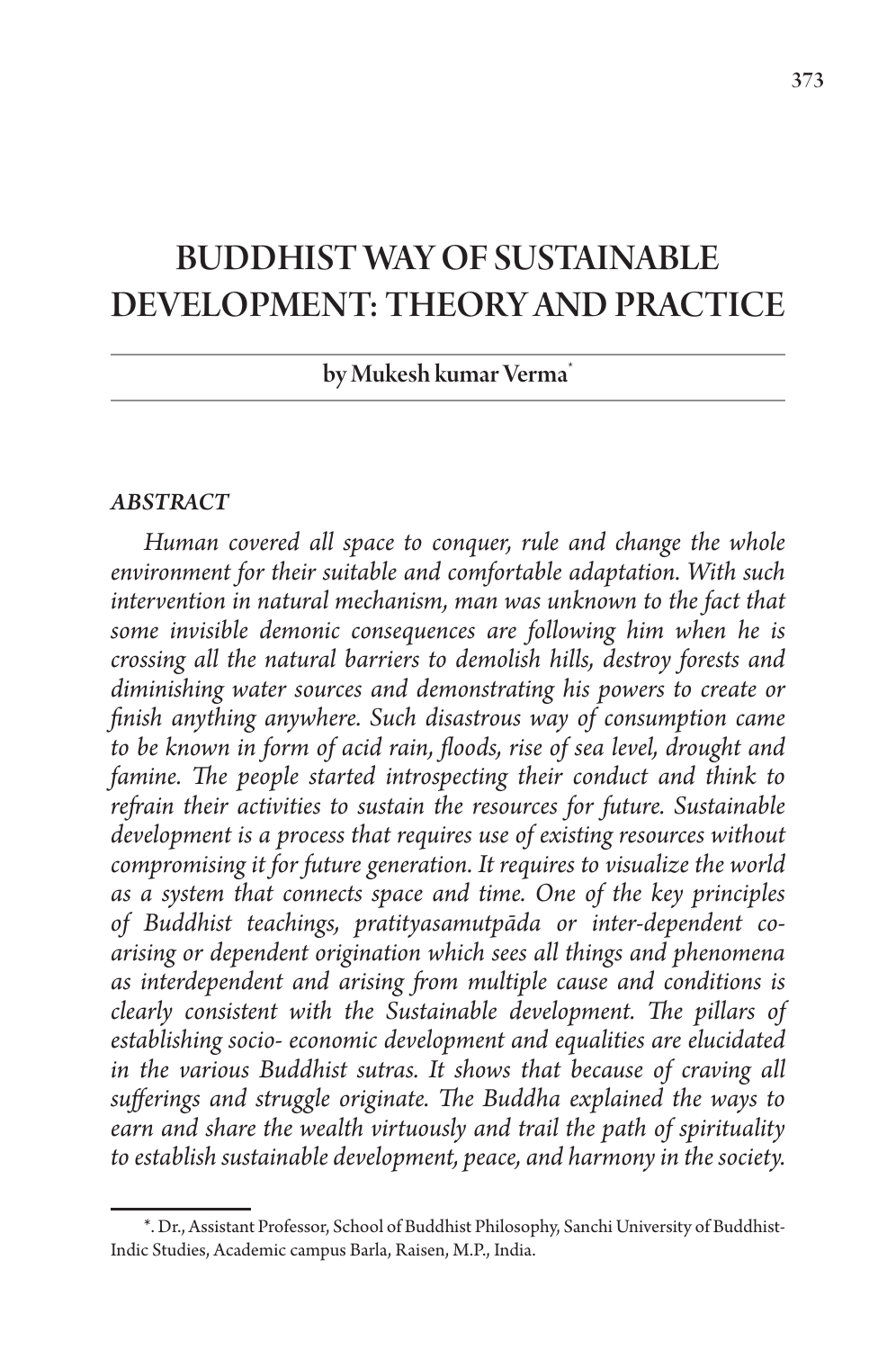*Buddhism is against the lustful attachment towards insatiable things. Consumption according to Buddhism is not the final goal of a society. In the above perspective the paper will examine the various approaches of sustainable development and responsible consumption.*

\*\*\*

The concept of growth was evolved in the sphere of social sciences for the guidance of new nation who won their independence after the Second World War (1939-45). Indeed, the idea of development itself was not new. Early indications of this idea are found in the social thought of nineteenth century and early twentieth century. It was largely expressed in the theory of social change. This change could be conceived as the transition from simple to complex forms, from less efficient to more efficient forms, or ordinary to better forms. Development may be identified as a process in which a system or institution is transformed into stronger, more organized, more efficient and more effective form and proves to be more satisfying in term of human wants and aspirations. J.H. Mittelman (1988) has tried to defined development as 'the increasing capacity to make rational use of natural and human resources for social end', whereas under-development denotes 'the blockage which forestalls a rational transformation of the social structure'. Other important definitions of development also tend to convey this idea in more or less elaborate form. Thus Paul Baran (Baran, 1957) described development as 'a far-reaching transformation of society's economic, social and political structure, of the dominant organization of production, distribution and consumption'. He pointed out that it has never been a smooth, harmonious process unfolding placidly over time and space. In short, people wish to make best use of their natural and human resources in orderto achieve their social end. The process which fructifies their effort in this direction is called 'development'; the factor which fructifies their effort is called 'underdevelopment'. Since the concept of development was specifically addressed to the 'developing countries' or 'developing nations. it would be essential to understand the status of this set of countries.

Development is primarily a positive phenomenon. It stands for improvement of human life in all spheres. But when it comes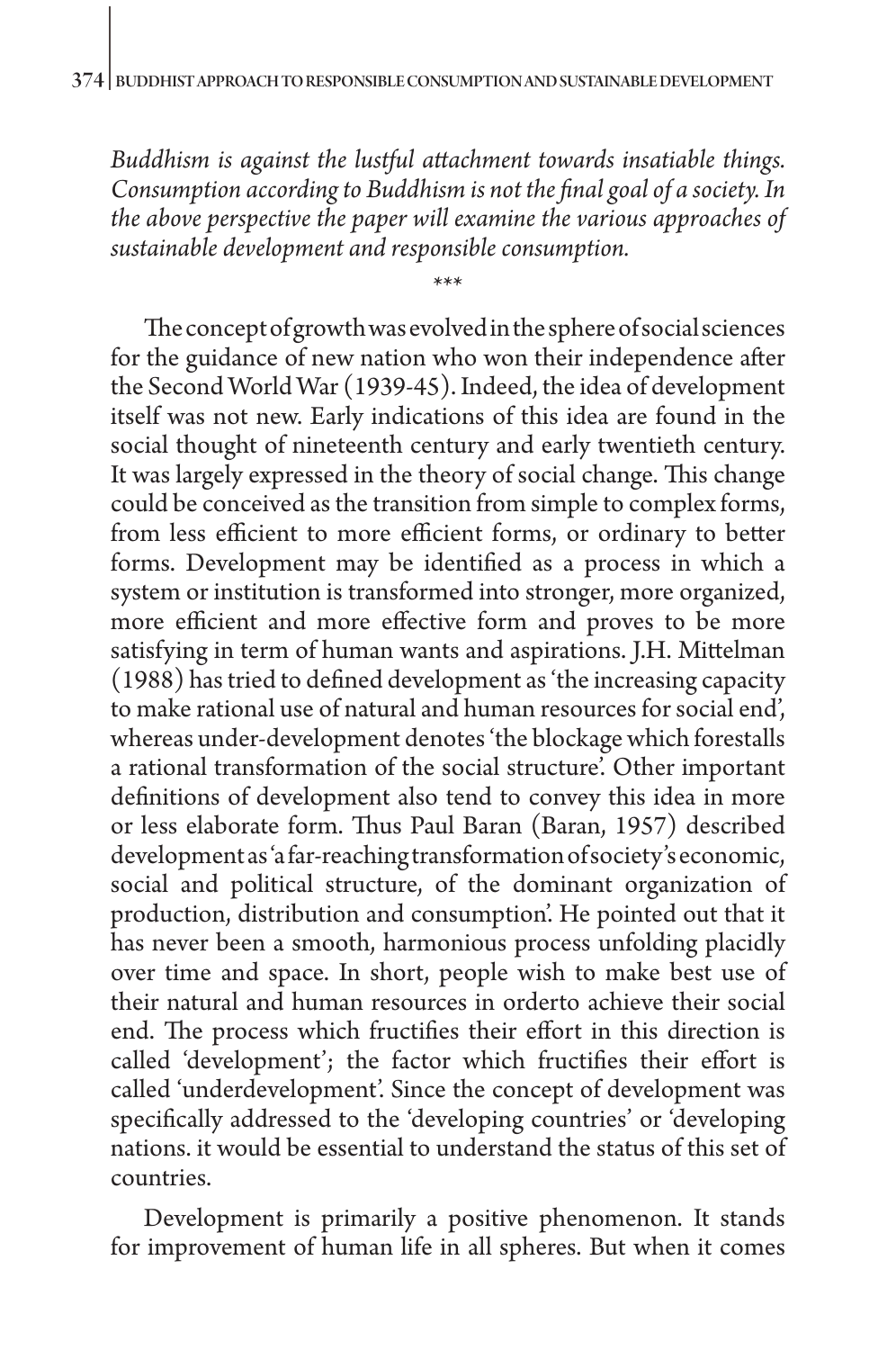to economic sphere, some of its negative effects have also been noted. Economic development demands higher production which involves exploitation of naturalresources. In the modern age of gigantic machines operated by huge energy resources to meet evergrowing demand for consumption, the process of exploitation of natural resources has become very fast. Can this process continue indefinitely? Do we have unlimited stock of natural resources? Does their mindless exploitation as well as the pattern of our consumption have an ill effect on our environment? if so, what can we do to stop an imminent disaster? These are the questions which have stirred the minds of the champions of sustainable development.

Sustainable development has been a matter of discussion in development practices and theories for a long time. Since the industrial revolution, development has mainly focused on economic progress in consumption, production, and industrial growth together with technological advancement. Human and social development as well as the environment has not much received careful consideration, and all three have deteriorated. As human beings have experienced social, environmental,economic, political and psychological problems from development driven mainly by economic growth, there have been increased discussions on development directions and new prototype for development. Among major milestones in the sustainable development movement, the United Nations Conference on the Human Environment, held in Stockholm in June 1972, may be considered as the start of global concern towards the international environment (Payutto, 2006 :56-60). This stream of consciousness has promoted international attention to environment-friendly development. Over the last thirty years, there have been many active movements towards sustainable development. The UN General Assembly and related agencies have approved the Sustainable Development Goals to replace the Millennium Development Goals after 2015. Although many UN and other development organizations have declared high priority to work towards Sustainable Development Goals, they are likely to focus on the old framework of green growth or quality growth with environmental friendliness. In this regard, Buddhist theories and practices, focusing on inner cheerfulness, well support holistic sustainable development. The inner happiness focused sustainable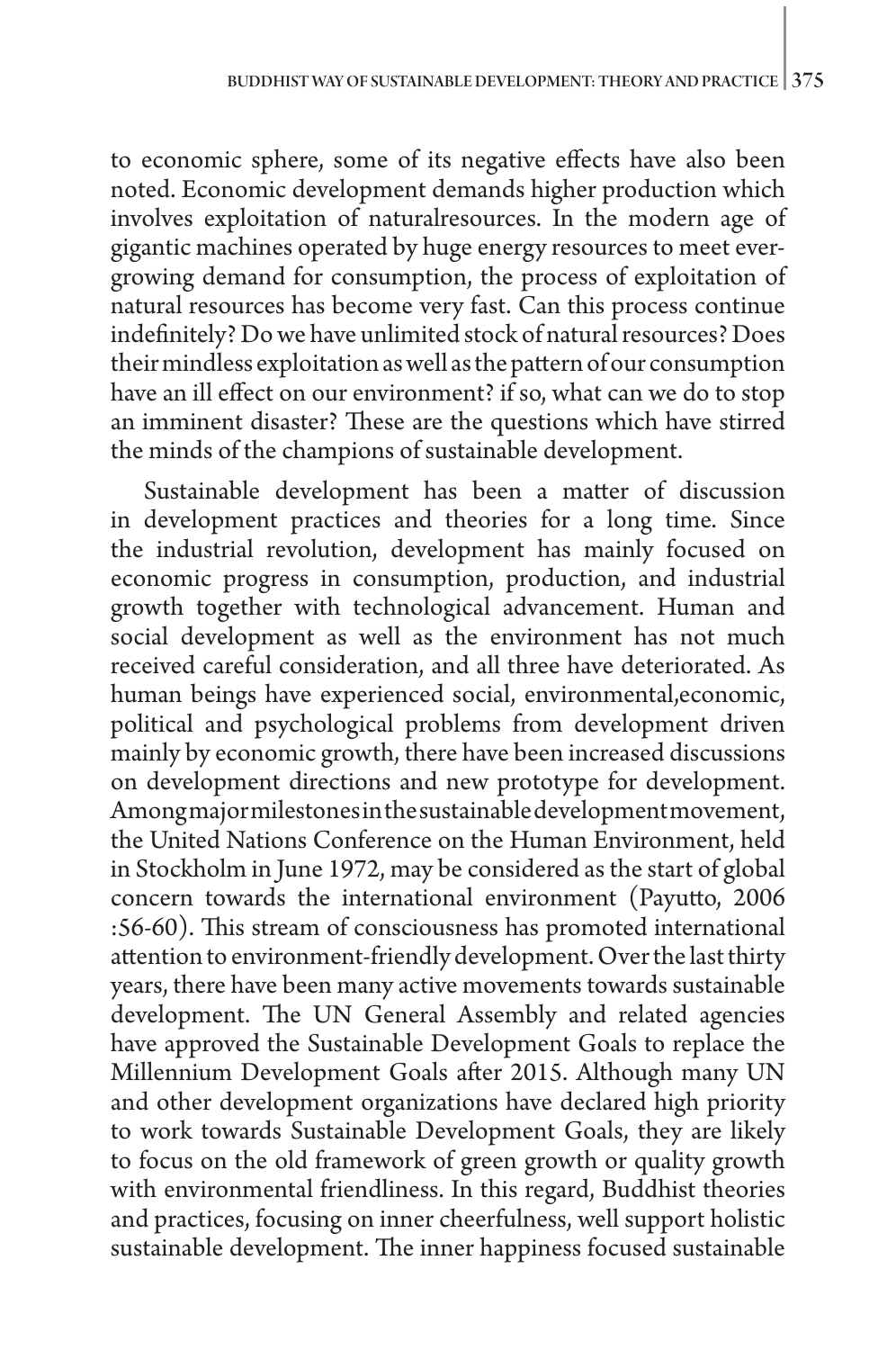development may be called "Buddhist Sustainable Development", driven by the "Buddhist sustainable happiness" path or happiness at high (mind and wisdom) levels.

In 1983, the UN established the World Commission on Environment and Development (WCED) or called "Brundtland Commission" as an independent agency and published an important report - *Our CommonFuture* (1987), providing the definition of sustainable development (WCED, 1987 :43) as:

"Sustainable development is development that meets the need of the present without compromising the ability of future generations to meet their own needs. It contains within it two key concept: the concept of needs, in particular the essential needs of the world's poor, to which overriding priority should be given; and the idea of limitations imposed by the state of technology and social organization on the environment's ability to meet present and future needs." Bruntland Report endorsed these observations and sought to give a new direction to the process of development.

The prominence given to 'needs' of the present as well as the future in Bruntland Report reflects a concern to eradicate poverty and meet basic needs of the vast humanity. the concept of sustainable development focused attention on finding strategies to promote economic and social development without causing environmental degradation, over-exploitation or pollution. The emphasis on development was particularly welcomed by the developing countries and the groups who were primarily concerned about poverty and social deprivation.

Sustainability concepts were further discussed in the UN Conference on Environment and Development (UNCED), or the Earth Summit, in Rio de Janeiro in 1992 when *Agenda 21–* a programme of action for sustainable development worldwide was adopted. As a major result of the Earth Summit, the Earth Charter listed guiding principles of sustainable development. It contains a broad array of economics, social, political, and environmental / ecological policies and acknowledges the interdependence between these elements in addressing the peoples' wellbeing. Both approaches are consistent with the importance satisfying present needs without compromising the ability of future generations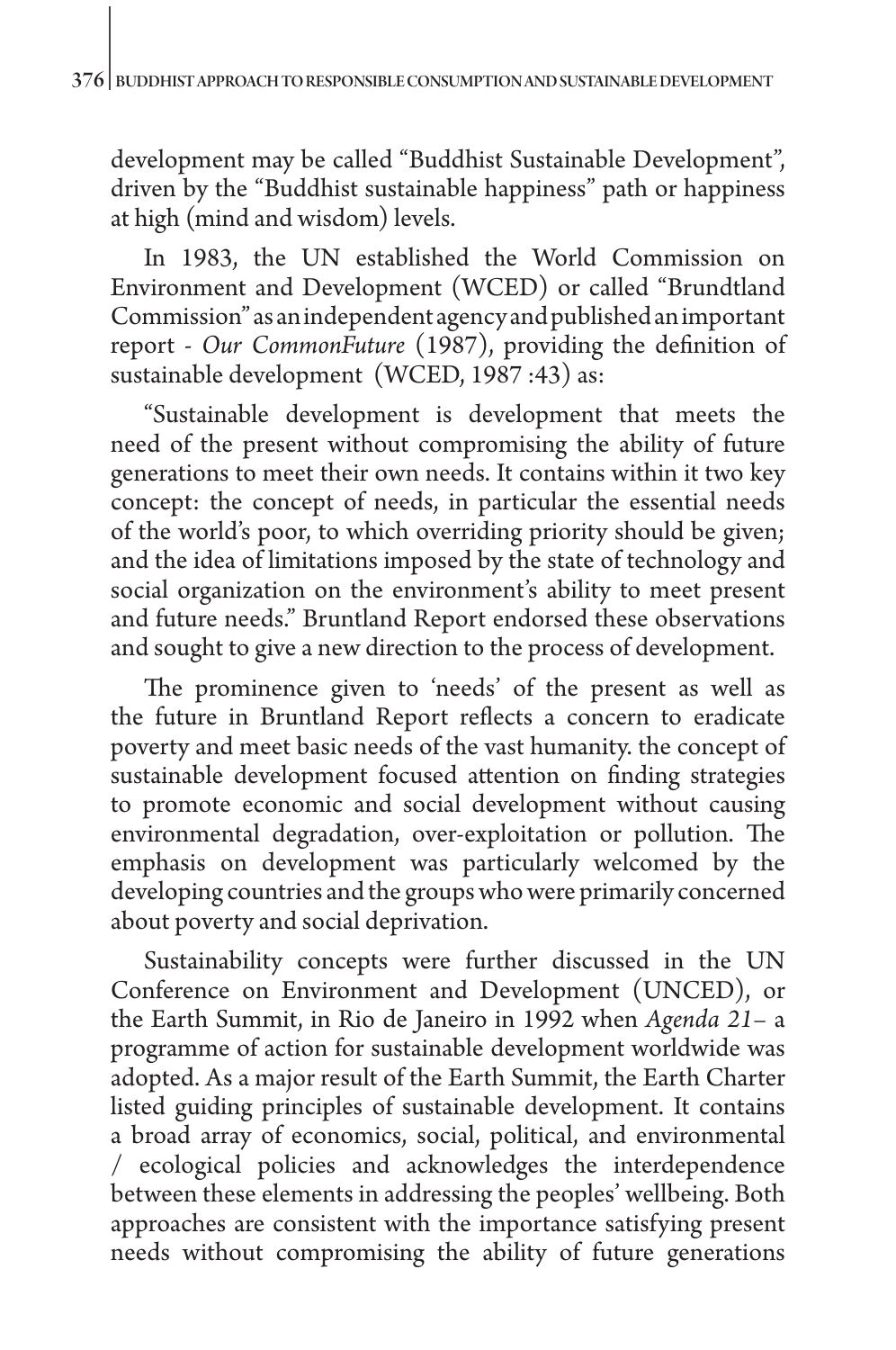to meet their own needs, they differ in "how" this sustainable development mandate can be achieved.

As ecology-based concept emphasizes the ecological imperatives of carrying capacity, bio-diversity, and biotic resilience, human capital cannot effectively substitute for the vital contributions provided by ecological systems. All living things are related naturally and support each other in using and re-using natural resources, If one living species increases in population, this imbalance would affect the entire ecological system. Therefore, the increase in human population growth and consumption growth would affect the system balance. This imbalance is also enhanced by technology. Since the industrial revolution, human beings have utilized massive amounts of resources for the sharp increases in production and consumption.

The heart of the Buddha's teachings is the *tilakkhaṇa*, the Three Signs of Being, which describes that every phenomenon is conditioned and shares three fundamental characteristics: (i) *anicca* or impermanence, (ii) *dukkha* or unsatisfactoriness, and (iii) *anattā* or the lack of permanent self. Its most important occurrences in the Pāli Canon are collected by Bhikkhu Ñāṇamoli (2008). The tilakkhaṇa is the foundation of Buddhist theory and practice. The most important of them from the thread of this paper is the first one, anicca: impermanence or transience.

According to anicca, there is nothing in the phenomenal world, which is not subjected to ongoing change. The human world and its environment stands or falls with the type of moral force at work. If immorality grips society humankind and nature declines. If morality exists the quality of human life and nature improve(*Atthasalini*,854). Buddha says that if change is universal; neither man nor any other being, animate or inanimate are being absolved of it. Every thing is framed in constant process of change (*AnguttarNikaya* ,IV.108). In his doctrine of impermanence (*ksanikavada*) he explains transitory nature of things and says 'whatever exist arises from causes and conditions and in every respect impermanent'(*Mahaparinirvana Sutta*, 9). The human kind is also a part of nature and no sharp distinction can be drawn between them and their surrounding, as everything is impermanent and subject to same natural laws. It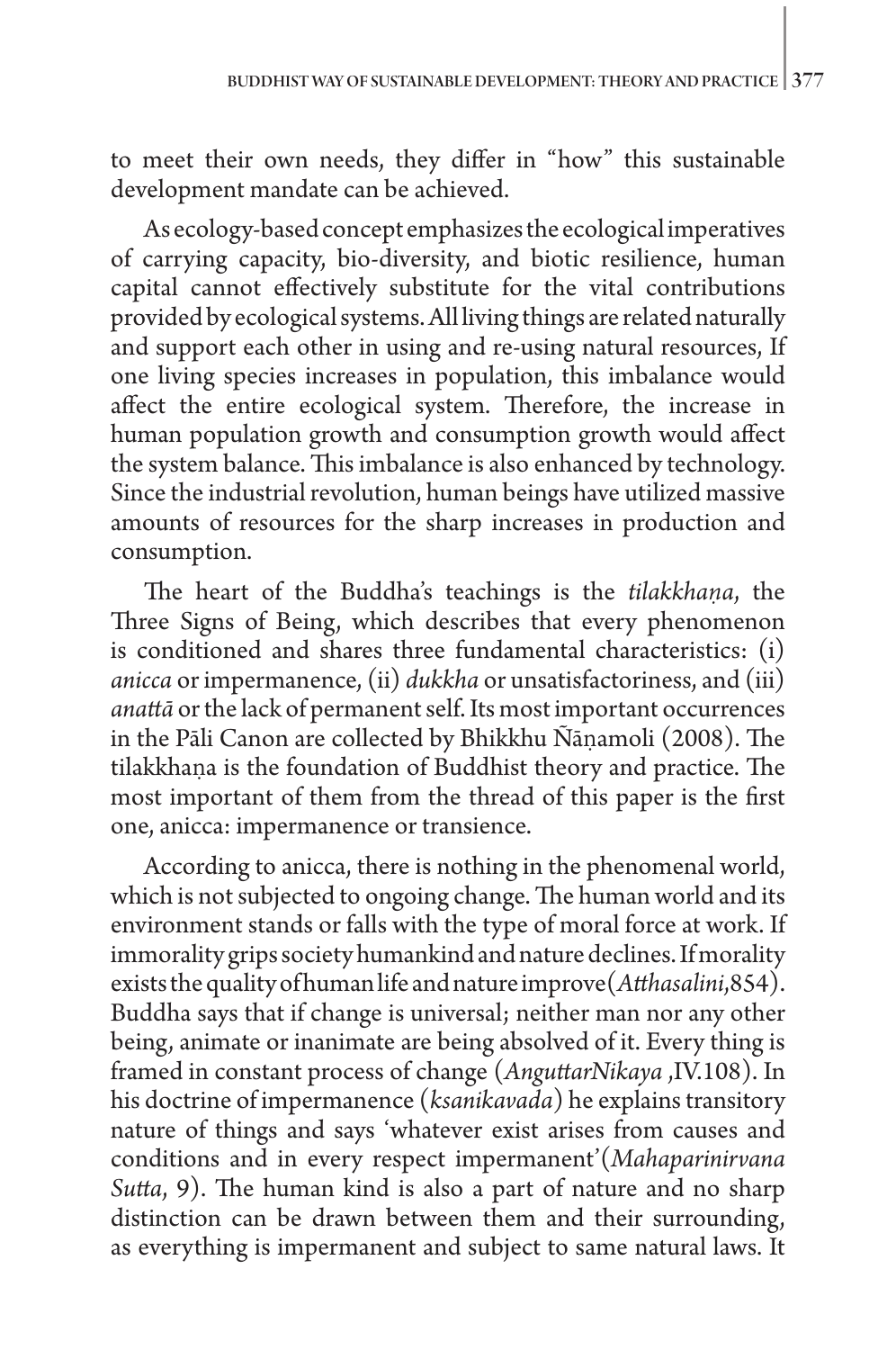must be seen as an important basis for proper understanding the role of humankind of human kind in nature. Nothing is everlasting, unchanging, permanent or stable. Impermanence is the very core of the Buddha's teachings.

The concept of suffering suggests that all humans are suffering. They are wanting to have what they do not have or they are wanting to remove what they have. They want to change their condition. Status maintenance is suffering. The desire for change, the definition of suffering, is itself suffering. This is true in all socio-economic, political and cultural contexts. In absence of industrialization and economic development we "suffer" from poverty; in presence of them we "suffer" from environmental consequences of them. It appears that the concept of happiness is vacuous. The Buddha proposes that happiness comes from wisdom and from avoiding the extremes, i.e. it comes from a middle position. We may also look for ways through which we can have development without environmental problems. Yet, this option has to be exercised carefully and reflectively. It requires a vivid recognition of the environmental problems, along with analysis of the problems, and search for solutions emerging from this analysis and not from old political and philosophical discourses.

The concepts of sustainability refer to a process in which a certain state of being is sustained: the preservation of a particular state of existence. It is motivated by longing for constancy. From the point of impermanence, the aim of sustainability cannot be accomplished, as the Buddhist worldview does not admit permanence, which is implied in its notion. As every phenomenon is subjected to decay and cessation, sustainability cannot be achieved directly. Therefore clinging to its realization cannot be interpreted as anything other than a striving, which results in suffering.

The teaching of Lord Buddha on leading life along the middle path is therefore a teaching on making a choice in life. The *Dhammacakkapavattna Sutta* (S.V., 241) presents the Noble Eightfold path which is described as the Noble Truth of the practice leading to the cessation of suffering. The practice of the middle path consists of eight deeds of righteousness. The following eight factors i. Right View, ii. Right Thought, iii. Right Speech,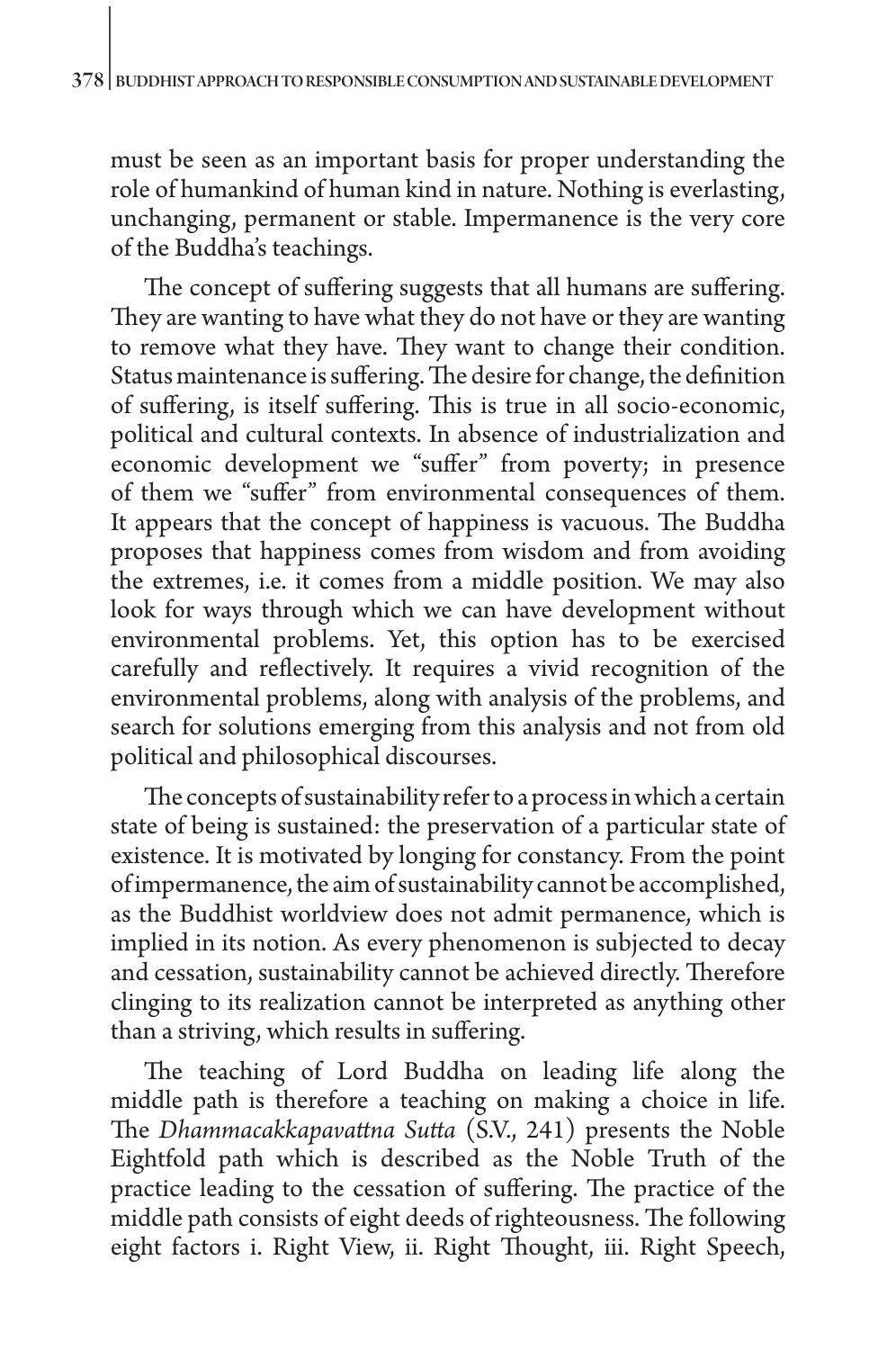iv. Right Action, v. Right Livelihood, vi. Right Effort, vii. Right Mindfulness and viii. Right Concentration. In the *Culavedalla Sutta*(M.III,p.248) Bhikkhuni Dhamadinna explains to Visakha, that the Noble Eightfold Path is included in the threefold trainingnamely, morality (*śila*) concentration (*samadhi*) and wisdom (*pañña*). Buddhist lifestyle aims to improve these three synergistic abilities to perfection by ongoing practice, which is a development process. Nevertheless in this case development is just a by-product of Buddhist practice, not a direct aim which must be attained. The development process is an inner spiritual advancement, which is emerging by ongoing practice, and leads to liberation.

The conception of development is included in the Dhamma, but with three main differences as it is interpreted in the mainstream approach: (1) the development process is an inner, spiritual progress (exclusive material development is not praised and not important above a necessary level for one's inner advancement);  $(2)$  the development process is not a direct goal in itself, but a direct consequence of the purification of the human character; (3) the development is not sustainable, rather is emerging as a by-product of ongoing practice.

As it is also articulated, ensuring necessary material background is essential for spiritual development. The four basic needs must be met before spiritual development can be achieved or even started. That is why applying appropriate social activities is crucial to ensure them, as it is emphasized in the spirit of the Millennium Development Goals.

It could be argued that sustainable development is strongly associated with a moral imperative that apparently no one can ignore or reject, without having to provide a very good reason for dissent, content, interpretation and the implementation of this. Buddhism propounds same undertaking between human and development. Teachings in the *paticcasamuppada* are the guiding principles toward learning how to make a choice that will produce the outcome beneficial to life, to last and to sustain for they will constantly keep the people far away from the unbounded desires. One of the key principles of Buddhist teachings, *paticcasamuppada* or inter-dependent co-arising or dependent origination which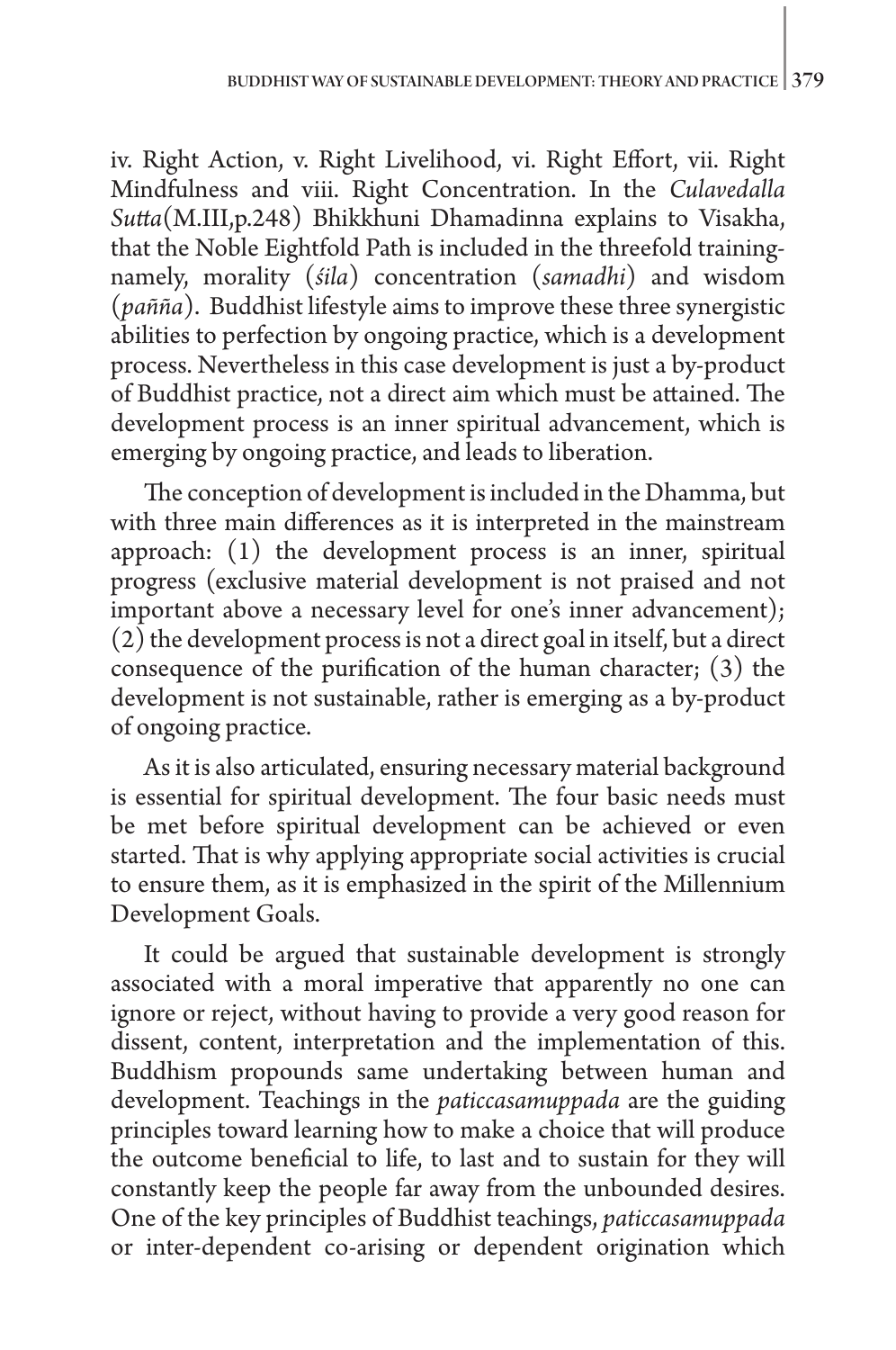sees all things and phenomena as interdependent and arising from multiple cause and conditions is clearly consistent with the Sustainable development. The Buddhist virtues, precepts and principles are the foundations which develop peace, happiness, harmony, compassion, wisdom, care, sharing and socio-economic equality in the society. The inter-relation between man and nature influence social institution and also creates numerous social problems. When these problems go beyond the control of man, governments are forced to intervene, and this is well illustrated in the *Agganna Sutta*. The *Cakkavattisihanad Sutta* (*DighaNikaya*,III,61) and the *KutadantaSutta*also insist on the necessity of a state policy regarding sustainable approach towards life.

The *Dhammapada* (V.183) says that men driven by fear seek refuge in forest groves, trees and mountains. Man got frightened of nature because he failed to understand nature. The *Agganna Sutta* explains how things manifest clearly when their origins are known. It (*Digha Nikaya* III, 80) very vividly brings out the essential relations among human nature, environment, ethics, politics and economy. The message that the canon offers is that sustainable approaches could be solved only by understanding the doctrine of Dependent origination. The *Dhammapada* (V. 80)which says irrigators lead the waters, carpenters bend the wood, the wise control themselves.

Both the *Sigalovada Sutta* and the *Dhammapada* employ the simile of a bee that collects honey from flowers without harming it, to explain how a person, who properly understands the workings of nature, taps it for his benefit. Not only does the bees not harm the flower, but helps the process of pollination. The Buddhist admonition is to utilize resources in the same way as a bee collects pollen from flowered, neither polluting its beauty nor depleting its fragrance. Just as the bee manufactures honey out of pollen, so man should be able to find happiness and fulfilment in life without harming the natural world in which he lives(Silva, 1972:9). The natural resources is not a divine creation effected for the use of man and, hence one should not consider that nature is meant solely for one's benefit. Instead, men should accept the right of all other beings to live on earth. Man gets the opportunity of living on earth only if there is harmony among humans, animals and plant life. The *Metta*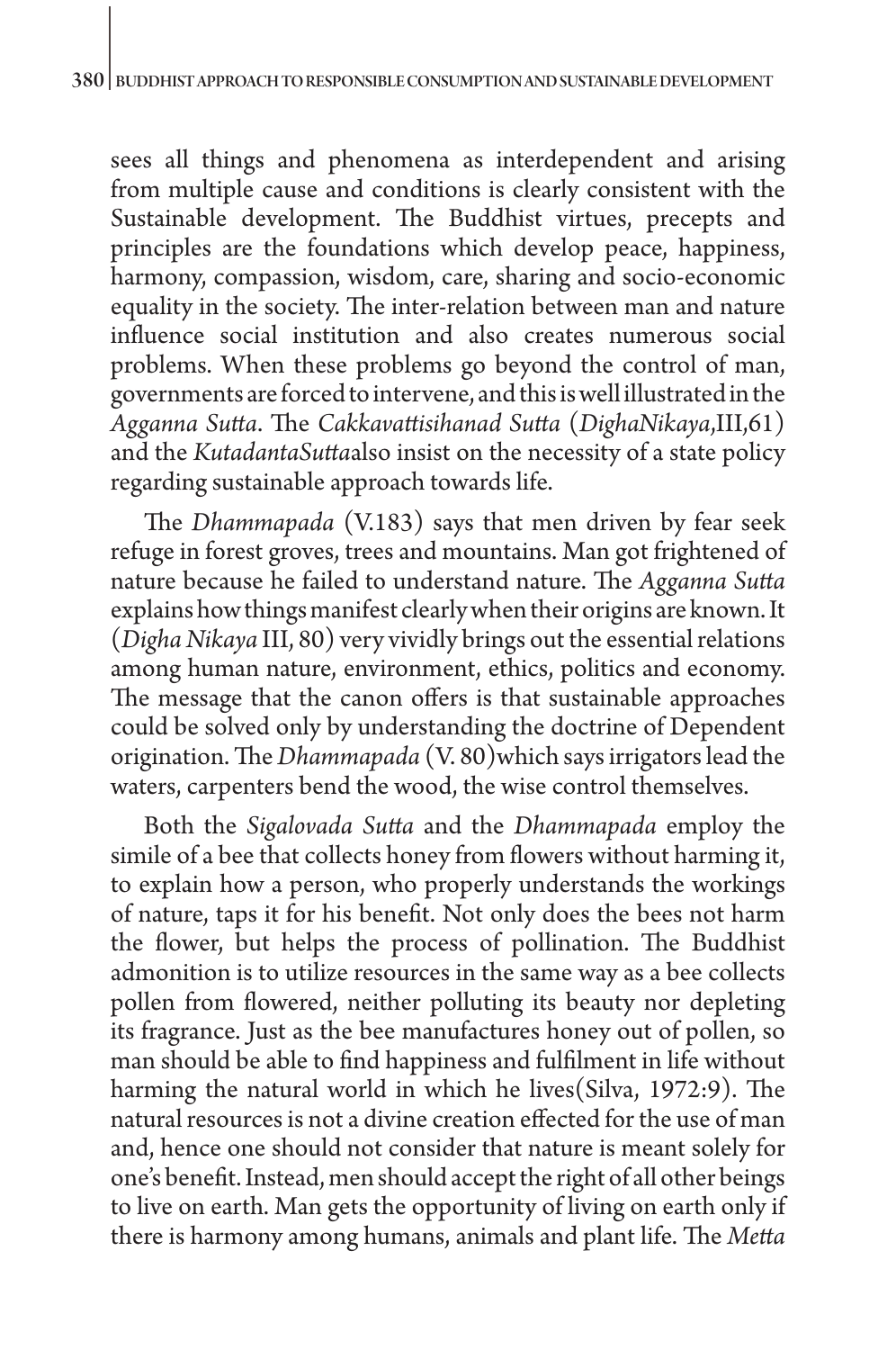*Sutta* conveys this message and the *Bhuripanna Jataka.* Describes the breaking of a branch that provides shade as an unfriendly act. It is popularly accepted that the Buddha, too, showed gratitude to the Bodhi tree under which he attained Enlightment. It can be said (Douglas, 2011:17) that the Buddhists take pride in their sensitivity and atonement to nature.

It is essential that man should realize that he is merely a part of nature. The danger of being ignorant of this fact is well explained Man has been so much enchanted by scientific and technological progress that he is misled into believing that he has almost completely conquered nature and has control over it. He also believes that with his conquest of nature, all problems will be solved and heaven will be established on earth. But he is not aware that nature that he thinks he has conquered is not the whole of it, but only a part of it, possibly a half of it, that is the external material world. The other half is within himself, the nature of manor the man as a part of nature. In the process of struggle to conquer the material world of nature man even often neglects his responsibility to master the inner nature within himself and tends to lose control over it. Conversely this inner nature has grown stronger and has taken much control over him (Rajavaramuni, 1987:31). Due to this misconception about his superiority over nature man unwittingly gets self- alienated. It is only man who can realize the relation between man and nature. This is the very reason why he should act in an enlightened manner.

The *Vanaropa Sutta* also focuses the attention on the importance of protection, conservation and development. This *Sutta* says people who are engaged in such activities will prosper both in this world as well as in the next (*SamyuttaNikaya*I. 33). It draws attention to such aspects as planting of trees, forests orchards, construction of bridges and houses, supply of wateretc (Wimalaratana, 1989:32) all of which are, at present, projects undertaken at national and even global level. Environmental problems were not so rampant during the Buddha`s time, hence, this shows how futuristic is the Buddha's approach regarding sustainability.

Deforestation, water-pollution, lack of a proper system if irrigation are causing severe problems at present. The Buddha`s foresight with regard to this is seen from the *Kimdada Sutta*of *Samyuttanikaya*(I.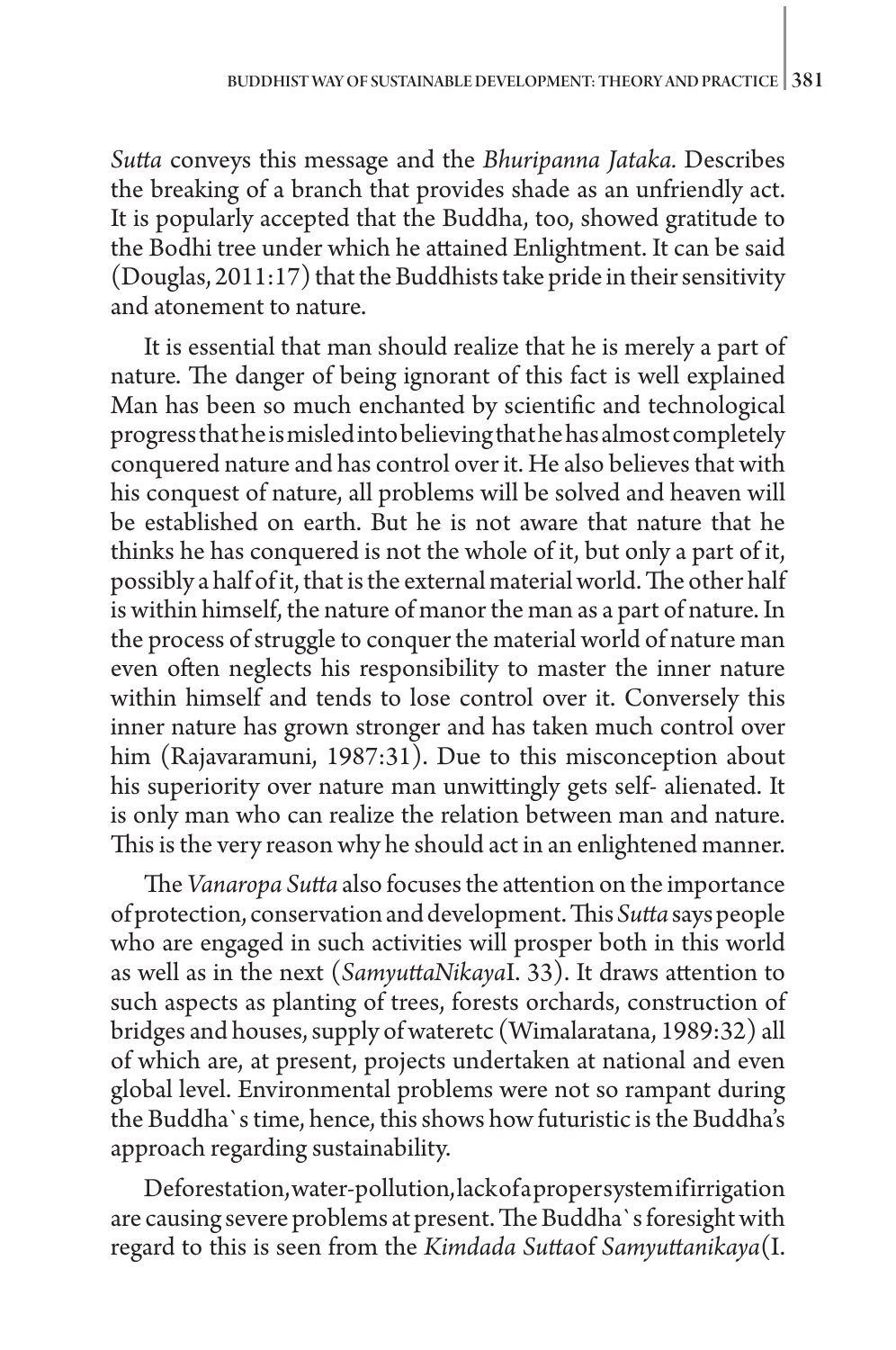32) which describes the giver of a house as the giver of everything. The stress and irritation caused by pollution of sound is also a major cause of worry in the present world, and the Buddha has focussed his attention on this aspect of environmental pollution (Arvi, 1978: 118). Many *Suttas* clearly say that the contemporaries of the Buddha were much surprised by the quietitude adopted by the Buddha and his disciples. The *Samannaphala Sutta* (*Digha Nikaya:*  I.50.)of the *Digha Nikaya* says that King Ajatassattu was somewhat apprehensive about the dead sojourning with a large following of disciples. In fact, he suspected whether this arranged visit of his to the Buddha was a plot to hand him over to his enemies. When selecting places of residence for monks solitude and noiselessness of the place were given special consideration (*Vinaya Pitaka*: I, 39). The Buddha often advised monks that they should either engage in righteous talk or maintain golden silence. (*Majjhima Nikaya:* P.II) The *Bhayabherava Sutta* points out that even the slightest sound could disturb an uncontrolled mind (*MajjhimaNikaya:* P.II) Professor Lily de Silva very eloquently brings out the chaotic consequences of sound pollution that takes place at present. (Silva, 1987:22)

The solution for this suffering lies in the practice of spirituality. Buddhist Middle Path balances both spirituality and materialism to lead the contended life on the principles of sharing and caring. Buddhist virtues, precepts and principles focus on establishing peace and harmony through spiritual and socio-economic development in the society. The virtue regulates the behaviour, strengthens the meditation in turn develops wisdom. The virtue tends to elevate the man which all can cultivate irrespective of creed, colour, race, or sex, the earth can be transformed into a paradise where all can live in perfect peace and harmony as ideal citizens of one world. The Buddha, with great compassion for the world, required his followers to practice the four boundless states (*appamanna*) of loving kindness (*metta*), of compassion (*karuna*), of sympathetic joy (*mudita*), and of equanimity (*upekkha*). This practice of '*metta*' or universal love, begins by suffusing one's own mind with universal love (*metta*) and then pervading it to one's family, then to the neighbours, then to the village, country and the four corners of the Universe. It is time that one willtake the middle path in using our natural resources. We could no longer senselessly overexploit our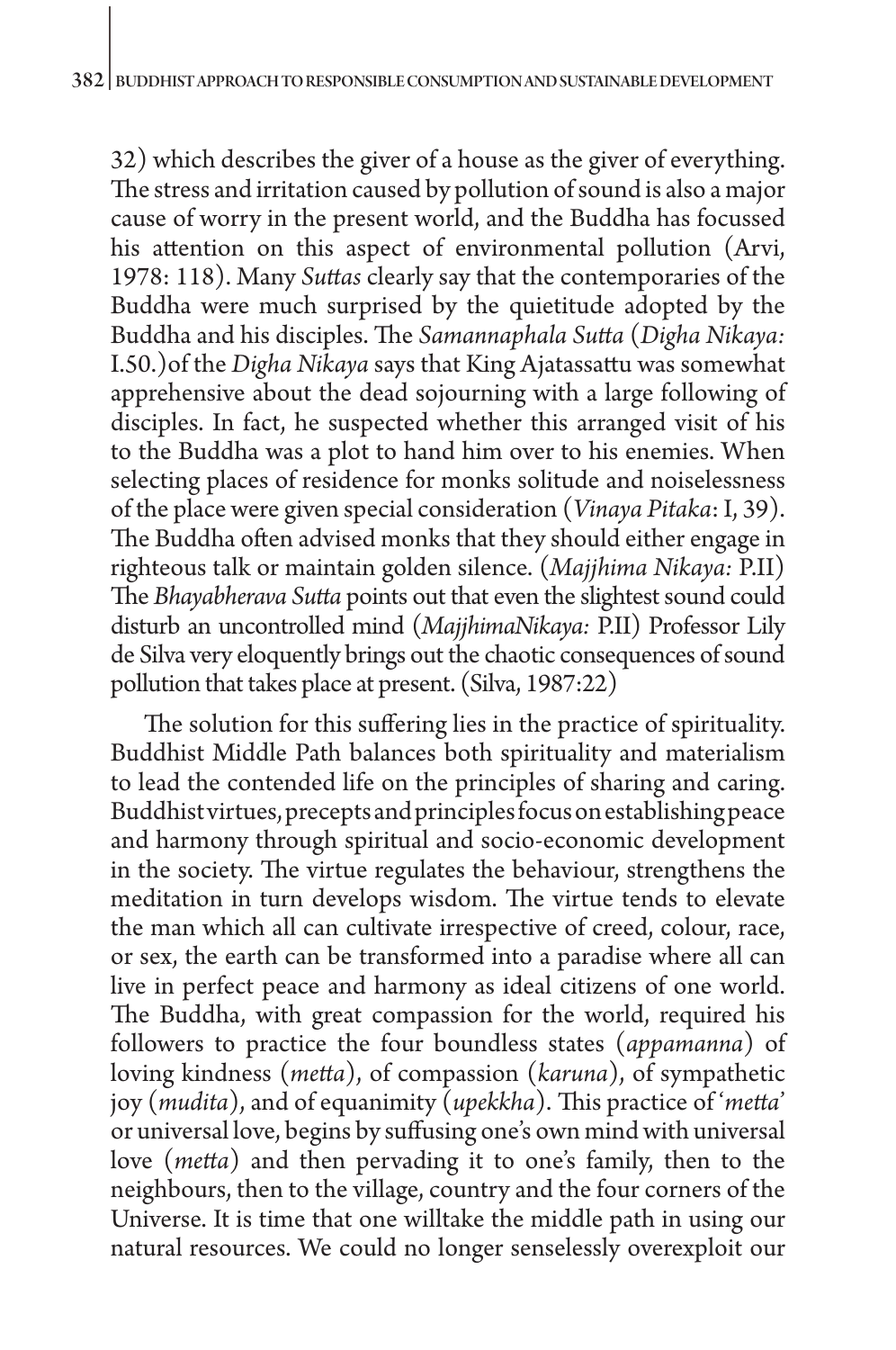resources and use up our natural energy without sustaining them for the future generations.

The practice of *pancaśila* as advocated by the Buddha--- (i) To abstain from killing and harming any living being-The first *śila* tells protection of every human and animals. It means the abstinence from destruction of life. We should not kill any living being. Buddha taught never to destroy the hate any being. We should develop kindness and love towards all creatures.Non-violence is a fundamental tenet in Buddhism. Ahimsa promotes non-harming attitudes to fellow human beings and eco system. Reverence for all forms of life is a crucial practical virtue in this tenet. Gentleness in all actions of body, speech and mind creates a healthy cultural and religious value that celebrates sustainable environment. (ii) To abstain from frivolous speech or falsity- Buddha teaches abstention from lying through fourth *sila*. Everyone should avoid all kind of lies. *Suttanipata* states when one comes to an assembly or gathering, he should not tell lies to any one, or causes any to tell lies, or consent to the acts of those who tell lies; he should avoid every kind of untruth. Humans should stay away from the lie. He should not sacrifice the truth in any situation. (iii) To abstain from stealing or taking which is not given—It means to accept anything without provided any kind of a person is theft. The Buddha says that a disciple knowing the *Dhamma* should refrain from stealing anything at any place, should not cause another to steal anything, and should not consent to the acts of those who steal anything, should avoid every kind of theft. (iv) To abstain from any evil lustful conduct in lapse of *Brahmaccarya* practice by body, by speech and by mind—The fourth*sila* educates to abstain from sexual immorality. The world`s most violent excitement is sexuality. Therefore, people should always stay away from sexuality. (v) To abstain from intoxicating drinks and narcotic drugs—Buddha educates all the human staying away from all types alcohol and drugs through the last modesty. A good householder who is interested in virtues, he should not take any drugs. Who are drinkers it should not support them? The alcohol makes a man frantic or mad. Ignorant people do evil actions by taking alcohol. You should refrain from it. This produces sin. This creates madness and it is the home of ignorance. Intoxication destroys glory of a person before the society. This gives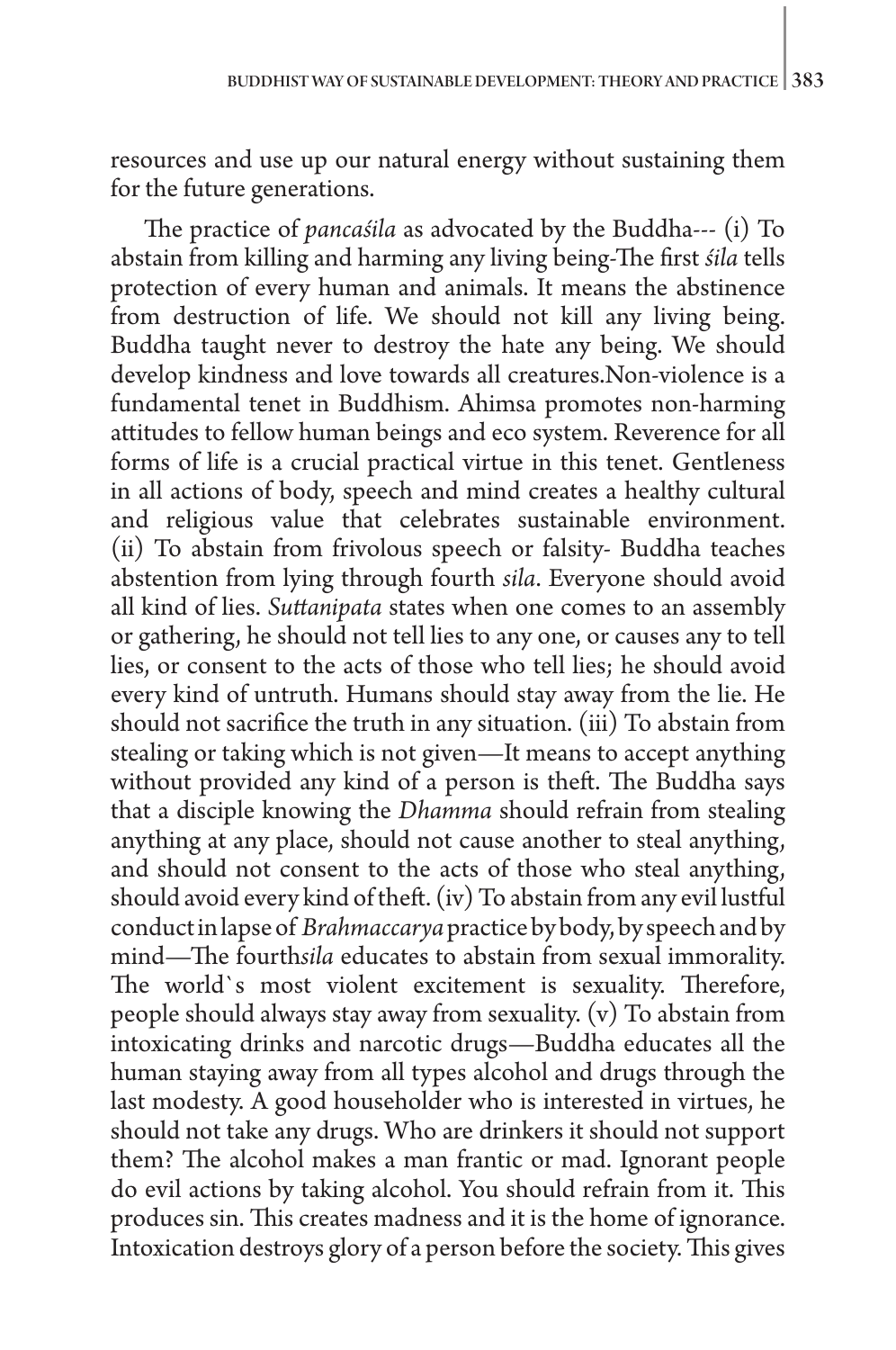rise to conflict and disease. Individual do not care his garments. Person does not care self-pride and become incapable of learning. It is concluded that these *Pancasila* which revealed by Buddha are socially strong and human beneficial. Societies accept any theories according its time and country. It is the influence of Buddhism that society does not respect such kind any person who is violent, theft, lies, and adulterer in the modern era of  $21<sup>st</sup>$  century. When the *Pancasila* should make a part of human life then they *(Pancasila*) will be relevant.

Buddhism teaches us the manner in which to consume these elements. To a monk who has newly been initiated into the sangha, the knowledge of such matter is fundamental to the learning to the learning and practicing of the Buddhist precepts. It teaches him to use his intellect to examine carefully the objects being consumed and their end results. He is trained to be vigilant over the five sensual organs. Once fully understood how these senses interact on the mind, he is made to learn have command over them so they do not veer from the desired path.

The ethical teachings of Buddhism ask us to purify the mind to control our desire. It observes that being greedy, human beings want to take as much as they can from the earth and from others to satisfy their immediate wants without consideration for the future. Any kind of devaluation of other creatures and rating them in lower levels than human beings empathetically disconnect us from the harmonious principle of nature and lead us to harm to others as well as to ourselves. It is this moral dimension of ecological problems which may be addressed from the ethical perspective of Indian religious and philosophical tradition. Vinaya also contains an instruction to Bhikkhu to 'recycle old robes' (II) and 'not to pollute water or green grass with urine or excrement' (IV). In Aśoka's inscriptions, we find instruction for preservation of medicinal plants with special care because both human and animal species require these for getting rid of ailments. All these show that the Buddhist way of living used to honour with gratefulness the inner rhythm of nature. This is very close to a modern use of preserving bio diversity. (Sharma and Labh, 2016: 279)

It is possible to conclude that Buddhist point of view it is only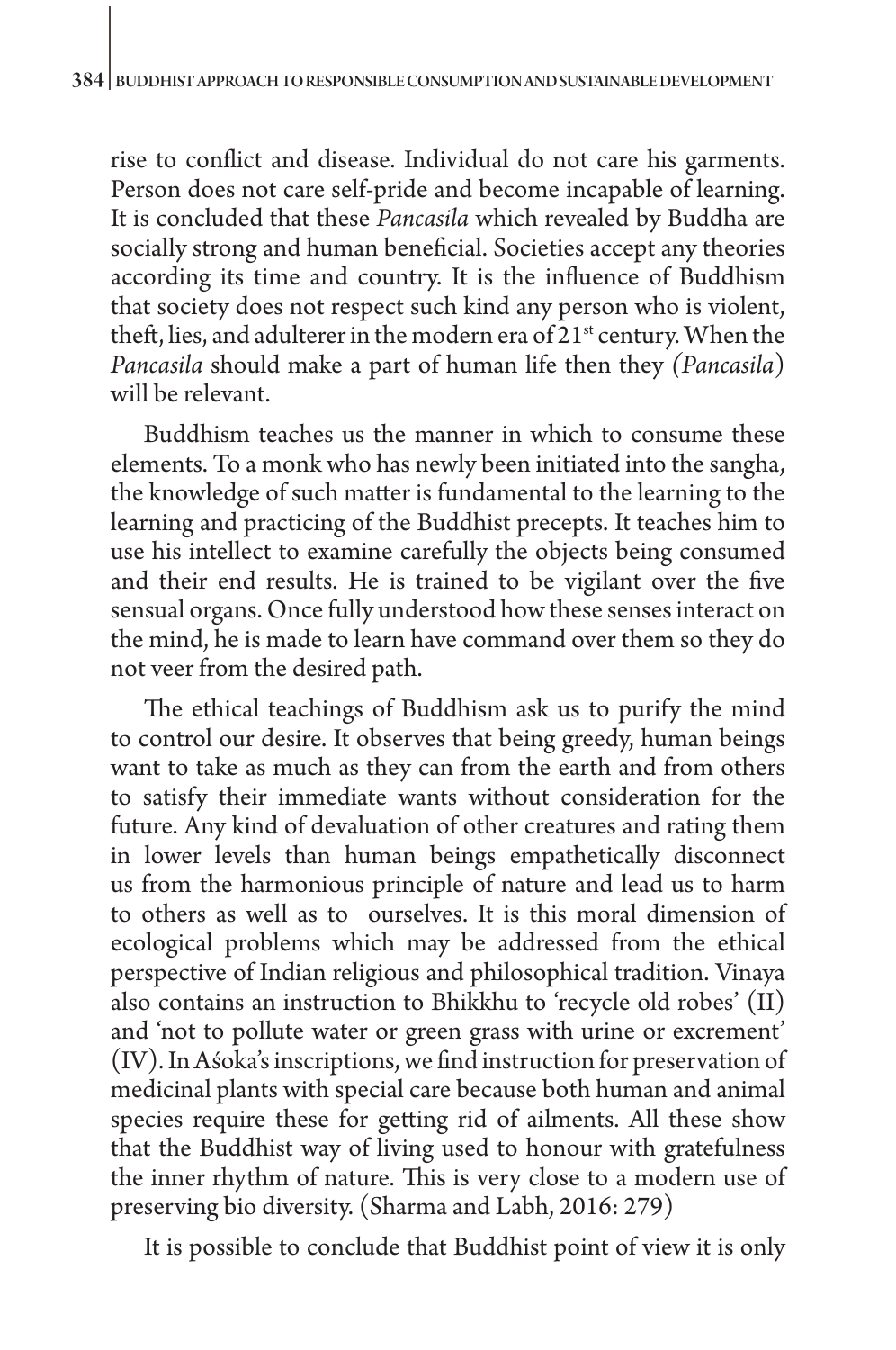an intelligent person who can properly understand this relation, man should not be frightened of nature, but should understand it, through this understanding he should make the best use of nature, even changing and adjusting it when necessary. This changes and adjustment should be effected without harming nature, instead should enhance and foster nature, man should, through the use of these nature resources, produce things, while conserving nature man should also appreciate it, man should never consider himself to be superior to nature, but instead should consider himself to be a part and parcel of it, the man should consider that destruction of nature amounts to his own destruction and man should develop his personality in a way that enables him to love it.

Sahni claims that early Buddhism may be seen as virtue ethics and the Jatak stories particularly show the concern about environment. Stephanie Kaza has produced several books which provides a framework of Buddhist thought on sustainable development and foreconomic, ecological, ethical sustainability for the long term. She shows how mindfulness and relational thinking can help in dealing with inequalities and environmental crisis.One of the most known books on sustainable development in academics is E.F. Schumacher's *Small Is Beautiful* (Schumacher, 1973). He is one of thefirst generation of economists conceptualizing sustainable development as the result of value based economics. Interestingly, he called his economic thought by the name of Buddhist economics. Schumacher is inspired by the eightfold path of Buddha that one needs to follow to attain the ultimate goal of life. This includes right livelihood among the eight paths. According tothe Buddha a man has to earn a livelihood but it should be done legally and peacefully. Dealing in weapons, dealing in living beings, working in meat production and butchery, and selling intoxicants and poisons should be avoided. To quote form *Small Is Beautiful* again (1973) "From the point of view of Buddhist economics, therefore, production from local resources for local needs is the most rational way of economic life, while dependence on imports from afar and the consequent need to produce for export to unknown and distant peoples is highly uneconomic and justifiable only in exceptional cases and on a small scale. Just as the modern economist would admit that a high rate of consumption of transport services between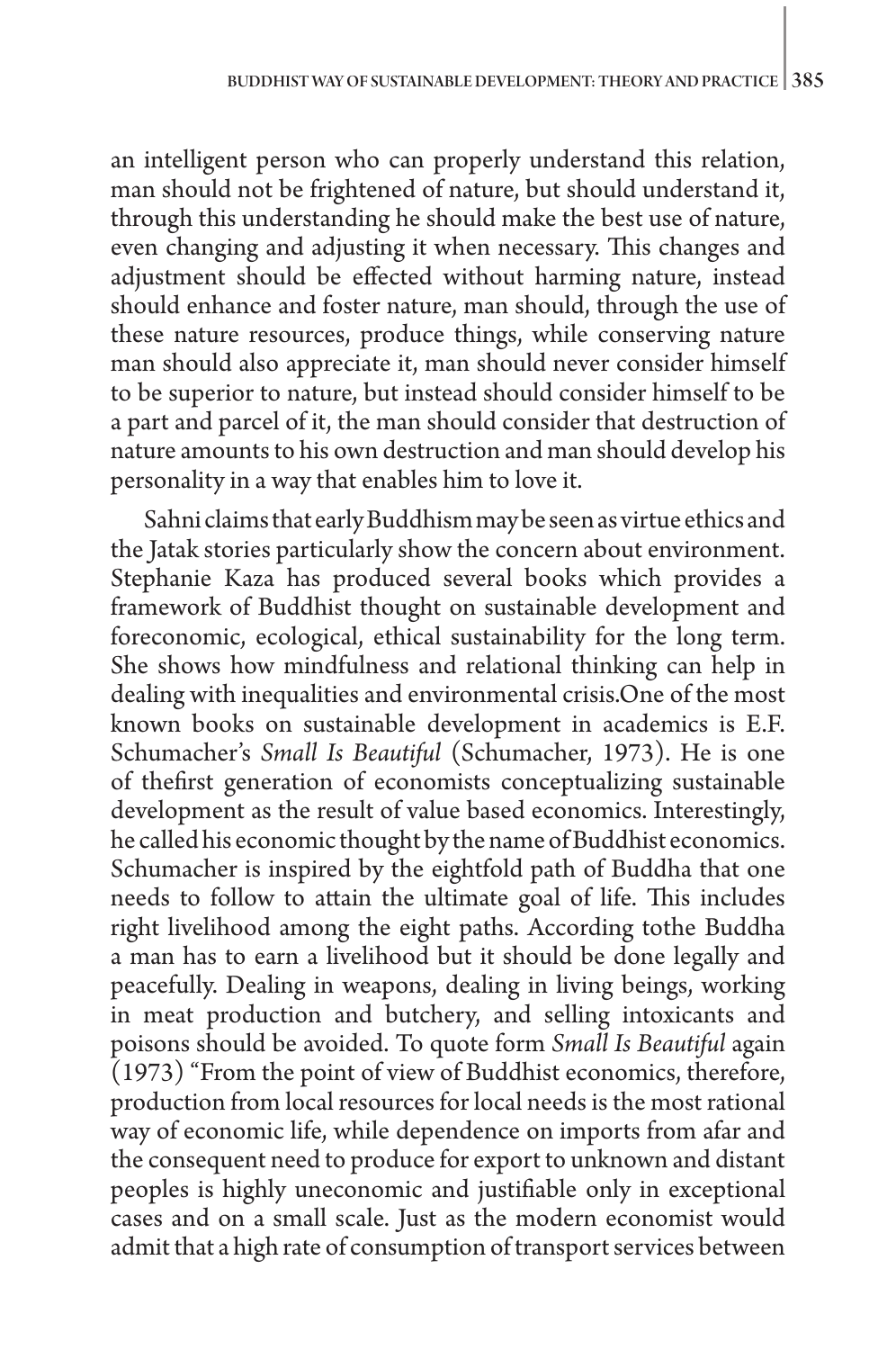a man's home and his place of work signifies a misfortune and not a high standard of life, so the Buddhist economist would hold that to satisfy human wants from faraway sources rather than from sources nearby signifies failure rather than success. The former tends to take statistics showing an increase in the number of ton/miles per head of the population carried by a country's transport system as proof of economic progress, while to the latter-the Buddhist economist--the same statistics would indicate a highly undesirable deterioration in the pattern of consumption.

In recent times in India Dr Ambedkar has produced some important works on Buddha: *Buddhaand his Dhamma; Buddha and Karl Marx*; and *Revolution and Counter-Revolution*  (incomplete treatise). Ambedkar also pondered on development and environment. Ambedkar's ideas on environment are based on two concepts: "nature for all'' and "all for nature". The ideas of Ambedkar prompts us that environmental governance should be crafted based upon the principle of equity and bio-ethical spirit to cater to the needs of all sections of human society. In a way, Ambedkar's ideas enable us to focus on ecological democracy and inclusive environmentalism, meaning environment for all. Particularly his engagement with Buddhism proposes a bio-centric approach to look at social process. This means all species including human beings have equal rights over nature and at the same time all human beings has responsibility to participate in conservation of environment. (Ravi,2014: 24-34).

Buddhism has the potential to link sustainable development at all levels – individual, national and global. A beginning can be made from anywhere. It also provides the reasons why doing so will not only make a world better but also a man happier. Natural resources are finite. The environment gives us all the basic services free of charge, without which our species cannot survive. Therefore, we should think for sustainable development. It is our fundamental duty to preserve it so that we can hand over our generation a green and clean earth. Our duty to request everyone that come forward to save this planet earth and to develop the society and mankind in a sustainable way.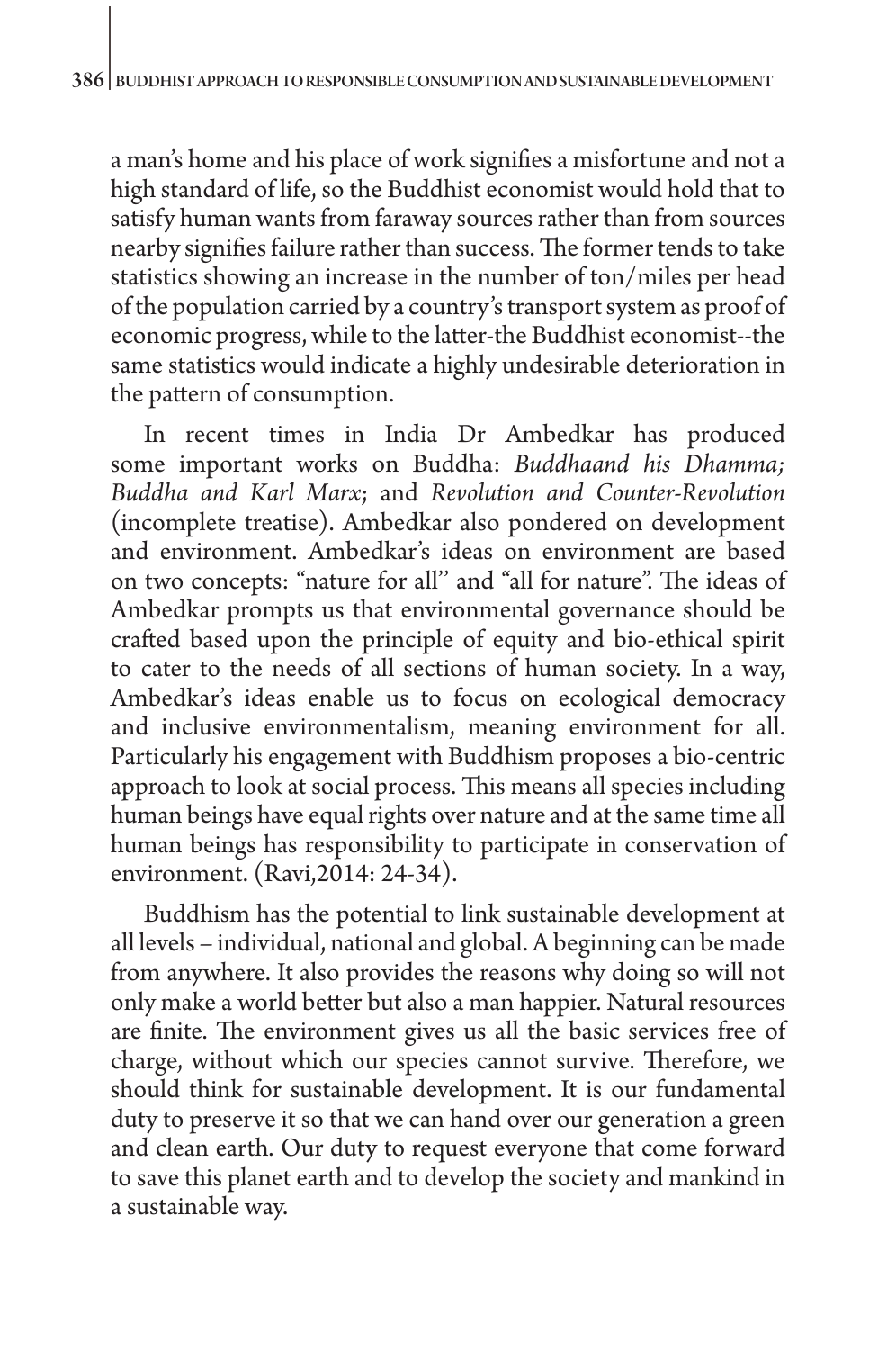## Bibliography

*DighaNikaya*, Ed, T.W. Rhys Davids & J.E. Carpenter, PTS, London.

- *Dhammapada*, (1964) Ed., EW Adikaram (third edition), Jataka, Ed. V Fausboll, PTS, London.
- *Majjhima Nikaya*, Ed. Trenckner & R. Chalmers, 3 Vols., PTS, London.
- *Samyutta Nikaya*, Ed. M.L. Feer, 5 Vols, PTS, London.
- *Vinaya Pitaka*, (1960)Ed. Bhikshu Jagdish Kashyap, PPB, Nalanda, India, 1960.
- Arvi, Robert (1978) *Man and Environment*, p. 118, Penguin Books.
- Douglas, M.P. (2011) The Population Crisis and Conservation in Budhist perspectives B. P. S. Kandy, Sri Lanka.
- Gauba, O.P. *Social and Political Philosophy*, Mayur Paperbacks, Noida. 2007.
- Lily de silva (1987) The Buddhist Attitudes Toward Nature, p.9 *Buddhist Perspective on Eco-crises*, Klas Sandel (ed.), Kandy:BPS, Sri Lanka.
- PhraRajavaramuni (1987) *Freedom, Individual and Society' Logos*, Vol. 26 No. I, p.31, Bangkok, Thailand.
- Puri, Bharati,(2006) *Engaged Buddhism: The Dalai Lama's Buddhism*, Oxford University Press, New Delhi, India.
- Ravi, Kumar V. M. (2014) *Green Democracy: Relevance of Ambedkar's ideas for Indian Environmentalism*, Indian Journal of Dalit and Tribal Studies and Action, Vol. 2, No. 1,
- Sahni, Pragati (2011) *Environmental Ethics in Buddhism: A Virtues Approach*, Routledge.
- Sharma , S.P. and B.Labh (2016) (ed.), *The Ocean of Buddhist Wisdom*, Vol. VIII, New Bhartiya Book Corporation, Delhi.
- Schumacher E. F. (1973), *Buddhist Economics*, Small Is Beautiful: A Study of Economics as if People Mattered, London: Blond &Briggs.